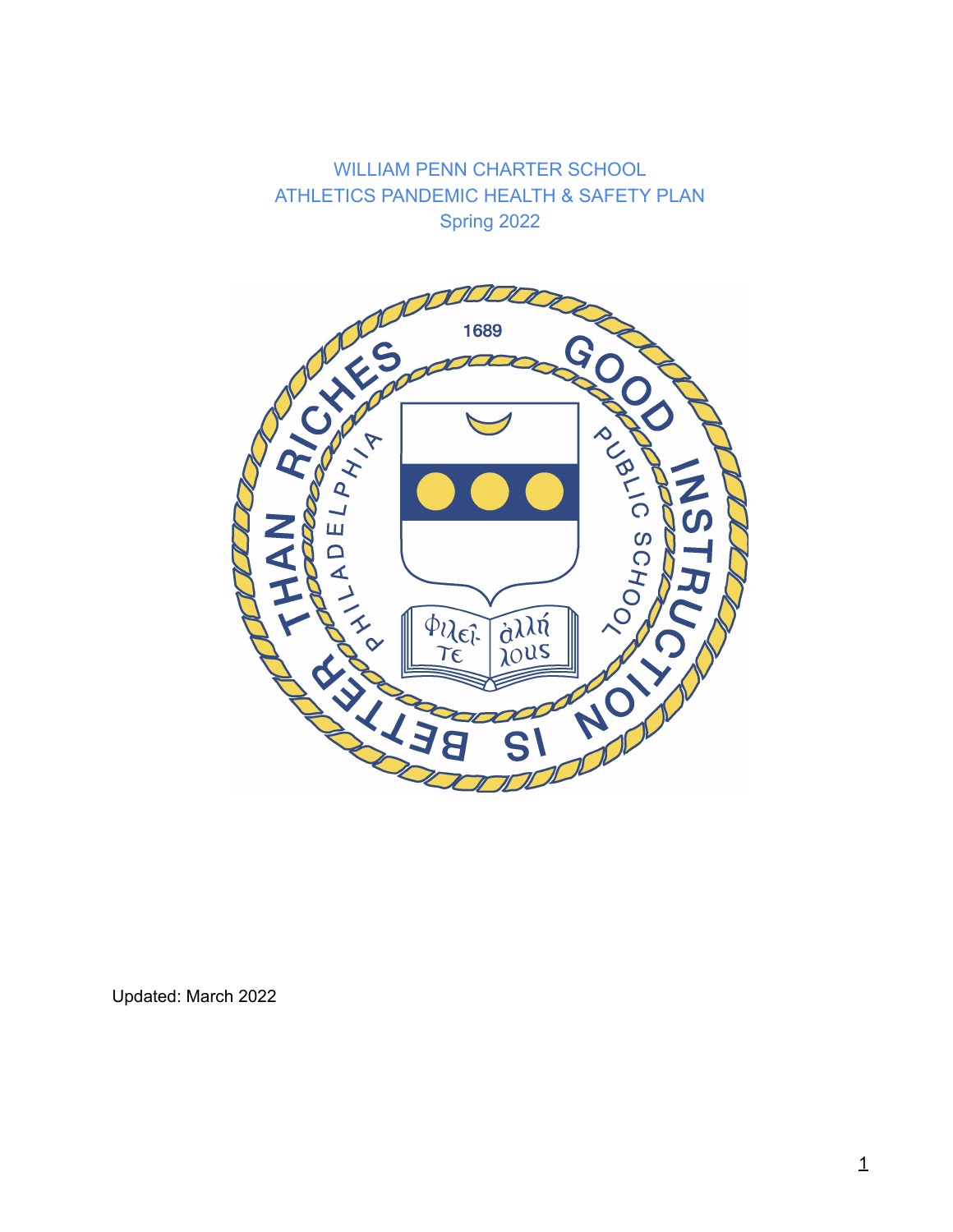# **Health & Safety Plan: Athletics, Spring 2022**

The Penn Charter Athletic Department is committed to providing a safe environment for student athletes to experience the benefits of exercise, teamwork and engagement with members of the Penn Charter coaching staff.

We will continue to review new government guidance and will implement strict guidelines to ensure the safety of student and adult community members. No plan can totally eliminate the risk of transmission of COVID-19. However, PC will strive to implement research-based strategies to mitigate transmission of illness, the need for quarantine, lost academic time or other unintended consequences. We are all in this together to achieve our goal of assembling as a community and participating in the sports we enjoy.

### **Principles**:

- The health and safety of our student-athletes, coaches, support staff and community members is our highest priority. We will minimize risk by referring to guidelines and best practices put forth by the Centers for Disease Control and Prevention (CDC), Children's Hospital of Philadelphia (CHOP) PolicyLab, Pennsylvania Department of Education (PA DOE), Philadelphia Department of Public Health (PDPH) and National Federation of State High School Associations (NFHS).
- Team settings for physical activity are beneficial to the social and emotional well-being of our students.

# **What is COVID-19?**

Coronavirus (SARS-CoV-2/COVID-19) is a virus transmitted mainly through large respiratory droplets propelled into the air, typically through coughing and sneezing. Research indicates that the virus can be more easily transmitted during activities such as speaking loudly, singing or exercising. It is easily transmissible in large crowds, in contained indoor spaces with poor ventilation, and through close contact with an infected person. COVID-19 can also be transmitted from infected individuals even during the presymptomatic and/or asymptomatic phase. While we can't eliminate the risk entirely, we can control the spread by following social distancing guidelines.

Symptoms of COVID-19 may include:

| - fever or chills                             | - new loss of taste or smell |
|-----------------------------------------------|------------------------------|
| — cough                                       | — sore throat                |
| - shortness of breath or difficulty breathing | - congestion or runny nose   |
| — fatigue                                     | -nausea or vomiting          |
| - muscle or body aches                        | — headache                   |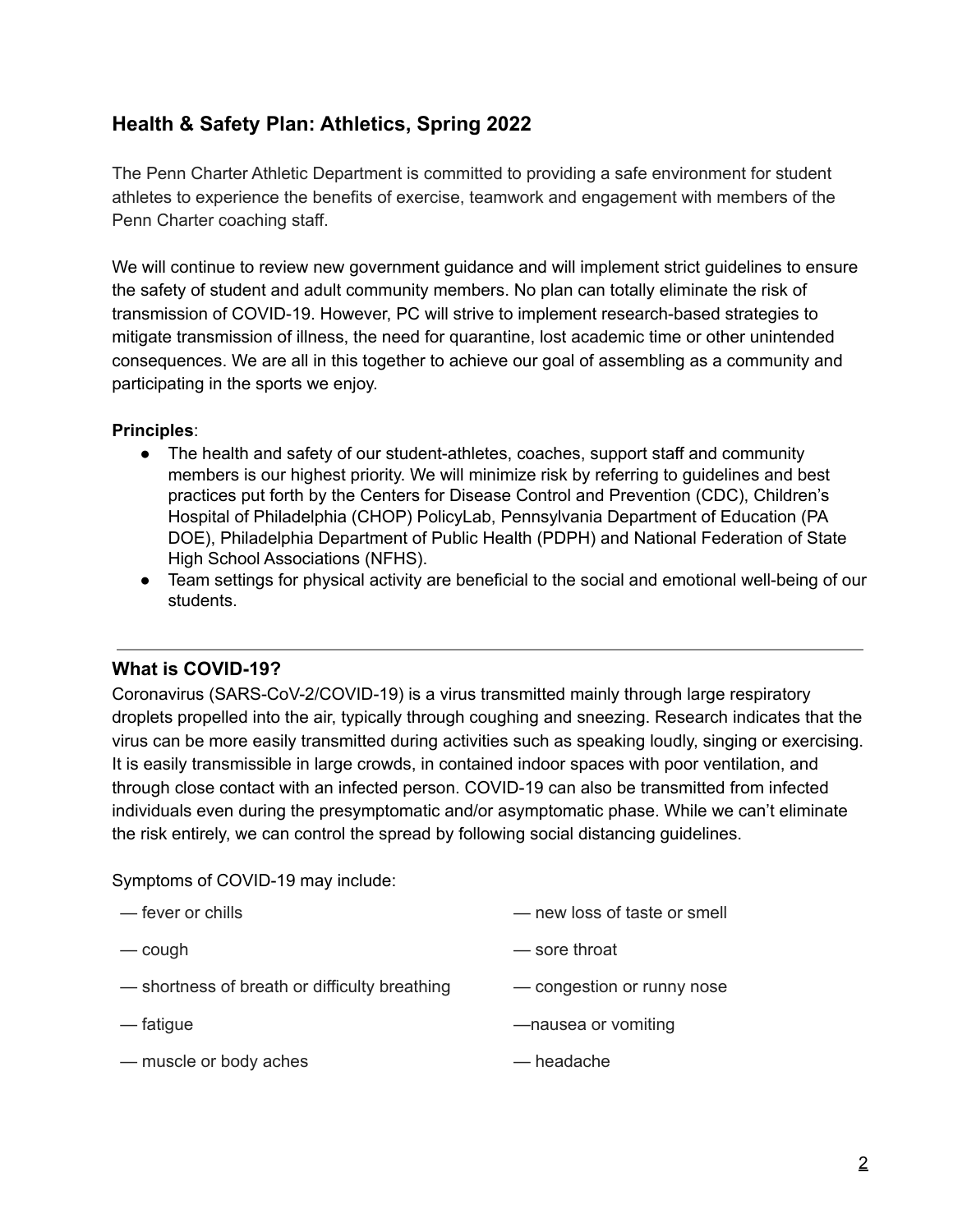# **Vaccination**

Vaccination is currently the leading public health prevention strategy to end the COVID-19 pandemic. Individuals who are up-to-date with all eligible vaccine doses against COVID-19 are at low risk of symptomatic or severe infection, hospitalization and death.

#### **In general, people are considered up-to-date with vaccination:**

● two weeks after their second dose in a two-dose series, such as the Pfizer or Moderna vaccines, and have received eligible booster doses 5 months after second dose in the series.

All athletes are **strongly encouraged** to obtain the COVID-19 vaccination series and, when eligible, the Covid booster.

#### **Benefits of fully vaccinated individuals:**

- Significantly reduces the likelihood of serious disease, hospitalization and death.
- Reduces asymptomatic transmission of the virus.
- Will be able to engage in activities or with organizations that mandate vaccination status in order to attend/participate.

#### **Masking**

**Indoor Masking Policy**

- **● Masks are recommended, but not required, however consideration should be given to the space, ventilation, and duration of the team meeting, film sessions, etc. as well as the comfort level of the participants. Individuals are permitted to mask at any time and in any situation**
- Masks must be worn for large group gatherings of 25+ individuals.

#### **Outdoor Masking Policy**

- In general, individuals do not need to wear masks outdoors due to increased ventilation and lack of data supporting transmission risk. However, **outdoor masking may be required in certain situations**, depending on: the nature, density and duration of the activity; the vaccination status of the individuals and groups involved; the levels of community transmission; and other factors.
- Masks must meet the following criteria:
	- Multi-layer surgical mask or KN95
	- $\circ$  Fit snugly over the nose and mouth with adjustable ear straps to prevent gaps
	- Contain a nose clip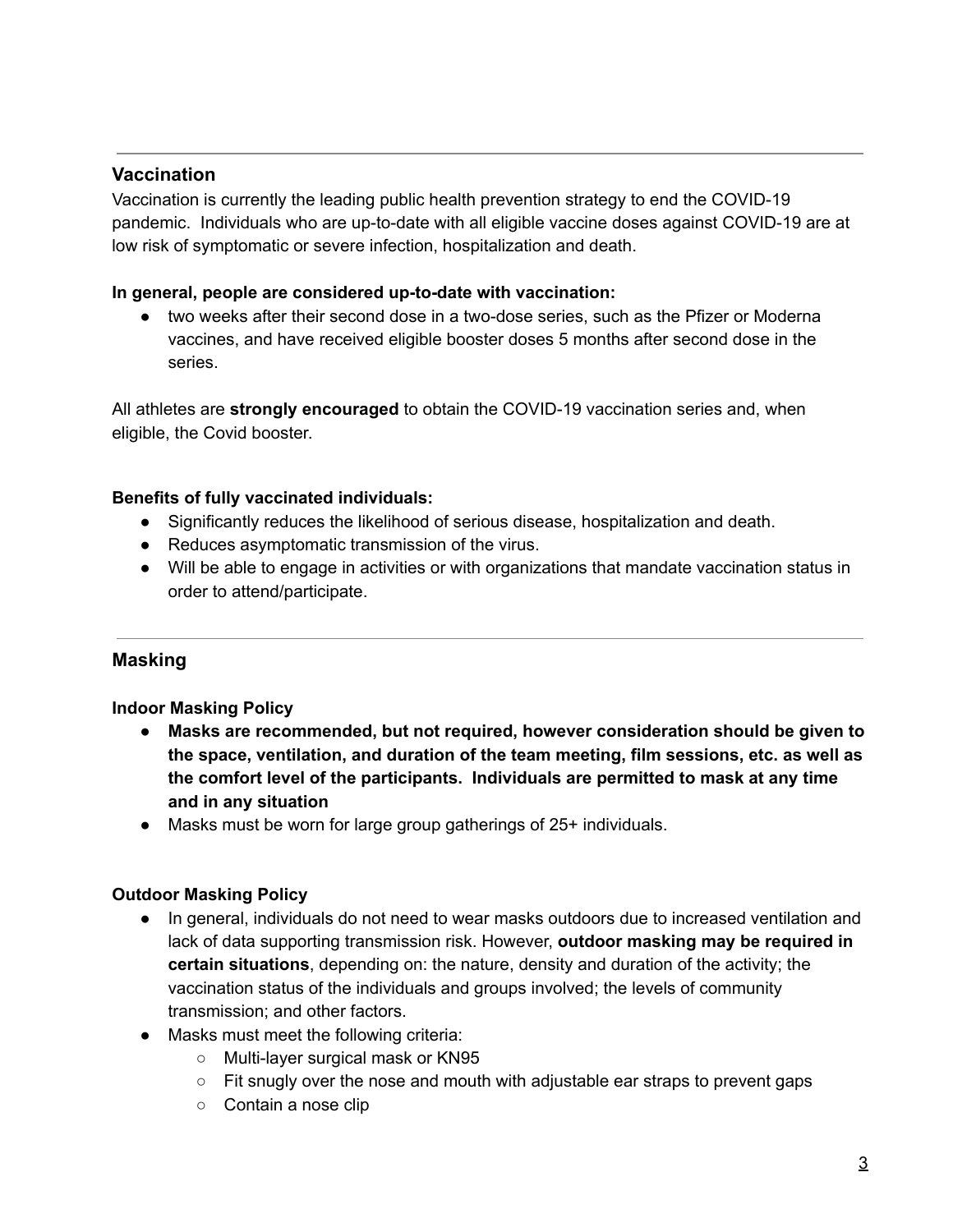○ Gaiters and valve masks are not permitted

#### **Special Masking Situations**

- Due to the federal mandate, **all individuals will be required to wear a mask** on any form of PC or public transportation, including buses and vans. Windows should be open to allow for proper ventilation.
- For carpools, and ride-sharing, mask wearing is strongly recommended when individuals are not from the same household and/or are unvaccinated.
- Students and adults who choose to wear masks outdoors, regardless of whether they are vaccinated or not, should feel comfortable doing so.

### **Indoor Sports/Strength & Conditioning Sessions (Subject to change as conditions allow)**

● Masks are recommended while in the Blaine Center.

### **Arrival/Check-in Procedures (Subject to change as conditions allow)**

- All athletes must complete CrisisGo Safety iPass screening each day they are participating in athletics. On a school day, morning screening will serve as the daily check-in. On non-school days the CrisisGo Safety iPass screening will take place at the practice facility.
	- Boys & Girls Lacrosse Graham Athletics & Wellness Center
	-
	-
	- Boys & Girls Crew TBD
	-
	-

○ Boys & Girls Tennis Kline & Specter Squash Center ○ Boys & Girls Track Graham Athletics & Wellness Center

- Baseball Graham Athletics & Wellness Center
- Softball Graham Athletics & Wellness Center

# **Locker Rooms**

● The Graham lockers rooms are open and available. Athletes should spend as little time as possible in the locker rooms.

# **Bathrooms**

• Bathroom facilities in the Graham, the Kline & Spector Squash Center and the portable bathrooms in Chigwell Close will be available. Please follow signage for the permitted occupancy number of each bathroom space.

#### **Hydration**

● Student-athletes are required to bring their own refillable water bottles.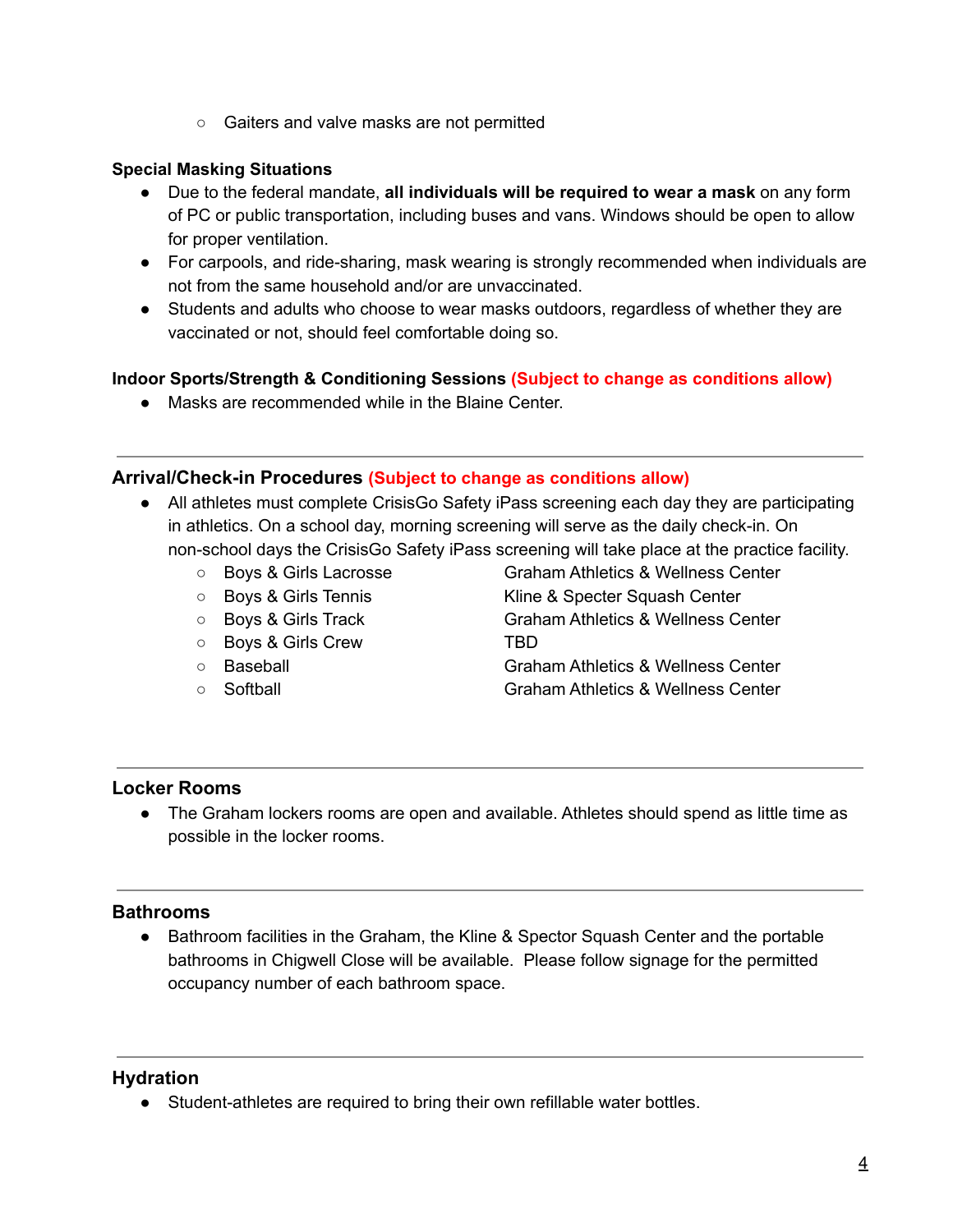- Student-athletes are not permitted to share water bottles.
- Student-athletes will be able to refill their water bottles at touchless portable water stations at specified field locations and at the refillable stations already installed in these school buildings: Upper School, Graham, pool building, Dooney Field House lobby, and Squash Center.

#### **Cleaning and Disinfecting Procedures**

- For athletes, the use of 60 percent alcohol-based hand sanitizer will be mandatory upon entering and leaving each workout session.
- PC Athletics staff will clean and disinfect equipment between each session and after the last training session of the day. The use of personal equipment from home will not be permitted.

# **Athletic Training**

The athletic training staff will be available for injury recognition and care.

### **Athletic Trainers**

Jessica Rawlings: [jrawlings@penncharter.com](mailto:jrawlings@penncharter.com) Jeremy Eith: [jeith@penncharter.com](mailto:jeith@penncharter.com)

### **Pandemic Coordinator**

Debra Foley: [dfoley@penncharter.com](mailto:dfoley@penncharter.com)

# **Athletic Training Suite**

The athletic training suite is located in the Graham and has been appropriately set up to allow for proper social distancing between students.

- Athletes permitted to attend school after exposure to Covid will be required to wear a mask in all indoor spaces for the 10 day Mask-to-Stay period.
- Students will not be required to wear face masks while indoors in the athletic training suite unless they are in the Mask to Stay.

# **Contain the Spread: Best Practices for Athletes**

We can be successful in decreasing the risk of transmission of COVID-19 if everyone practices these simple guidelines consistently:

- **● When sick, please stay at home.**
- Avoid touching your face, eyes, nose and mouth.
- Wash hands with soap and water for at least 20 seconds as frequently as possible, or use at least a 60 percent alcohol-based hand sanitizer if soap and water are not available.
- Cover coughs or sneezes with a sleeve or elbow or use a tissue, not your hands.
- Do not shake hands, fist bump, high five or hug.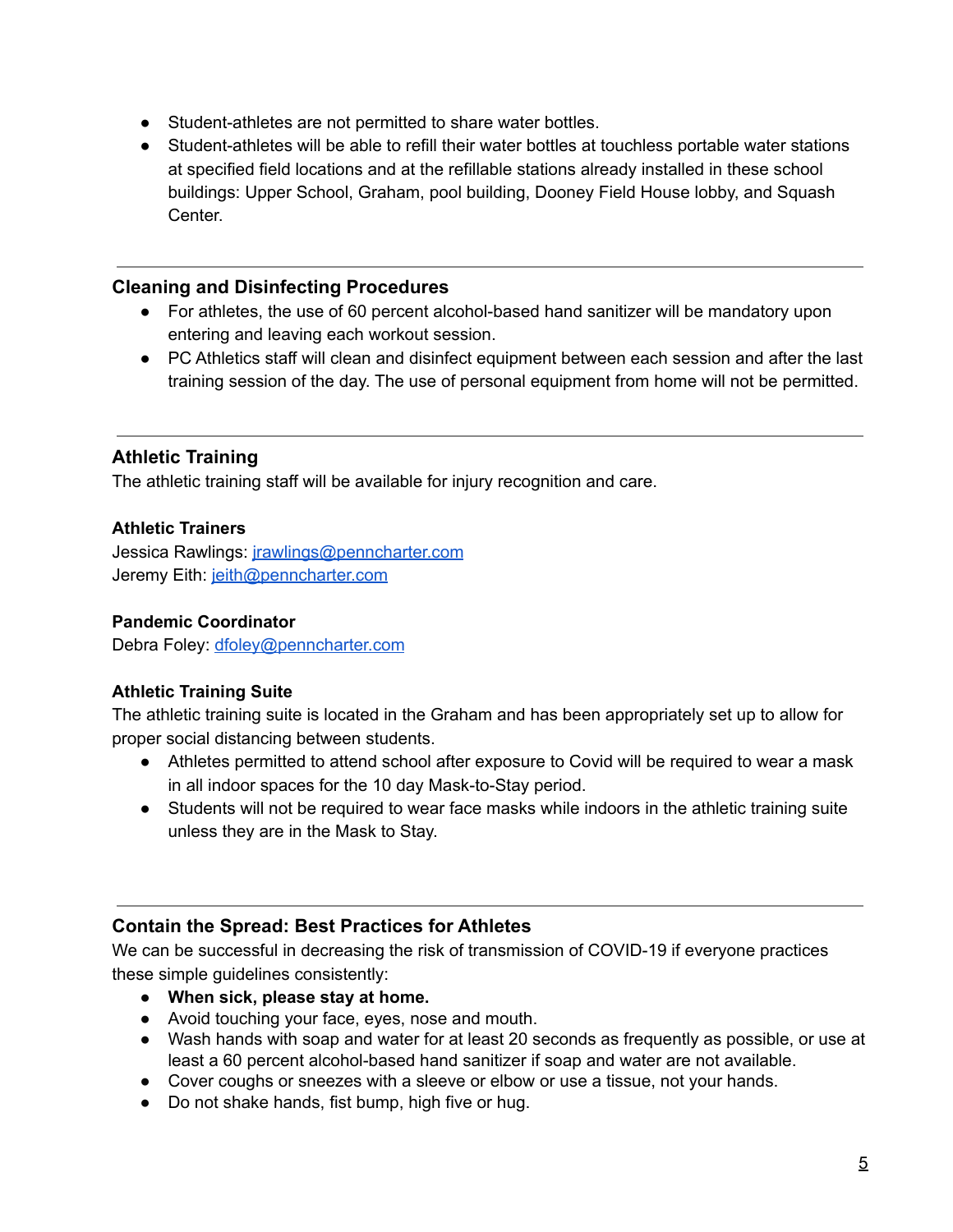- Do not share food or fluids and do not spit.
- Regularly clean high-contact surface areas or equipment.

#### **Monitoring of PC Athletes for COVID-19 Symptoms**

- Prior to arrival on campus, parents must complete each student's CrisisGo Safety iPass screening, which includes an at-home temperature check and COVID-19 questionnaire.
- Students must bring their QR code or student ID to school/workouts for scanning verification of the completed CrisisGo Safety iPass.

### **If You Are Experiencing Symptoms**

● An athlete or employee experiencing any symptoms MUST remain at home, **regardless of vaccination status.** If symptoms persist, it is important to clarify the source of those symptoms. Please remain at home and obtain testing.

#### **Possible Exposure**

● Due to the uncertainty of the Covid variants, all individuals, regardless of vaccination status, identified as a close contact exposure should be tested 5-7 days after exposure. Individuals DO NOT need to quarantine, as long as they remain symptom-free, but should wear a mask in all indoor settings for 10 days.

**The PC pandemic coordinator will be responsible for coordination of follow-up with ill and/or exposed cases with the Philadelphia Department of Public Health.**

#### **Please contact Debra Foley at [covidsupport@penncharter.com.](mailto:covidsupport@penncharter.com)**

# **Care of the Ill Athlete**

#### **On-Campus Illness**

- Any student-athlete or employee who reports **any** COVID-19 symptom will not be permitted to remain on campus. The individual must notify the school pandemic coordinator at [covidsupport@penncharter.com](mailto:covidsupport@penncharter.com).
- Any student-athlete who presents with symptoms upon arrival or once on campus will be isolated in an area near the athletics training tent until a parent/guardian can return for immediate pickup. The individual will wear a mask while waiting. Any ill student-athletes must be picked up as soon as possible. A decision will be made with the parents/guardians of a student driver for safe transport home.
- Any employee who reports symptoms while on campus must leave immediately.

### **Confirmed COVID-19 Case: If a student-athlete or staff member has a confirmed diagnosis of COVID-19.**

• In accordance with PDPH guidance, a COVID-19 positive individual should remain home until all of the following are true: 1) at least 5 days since the onset of symptoms; 2) fever free